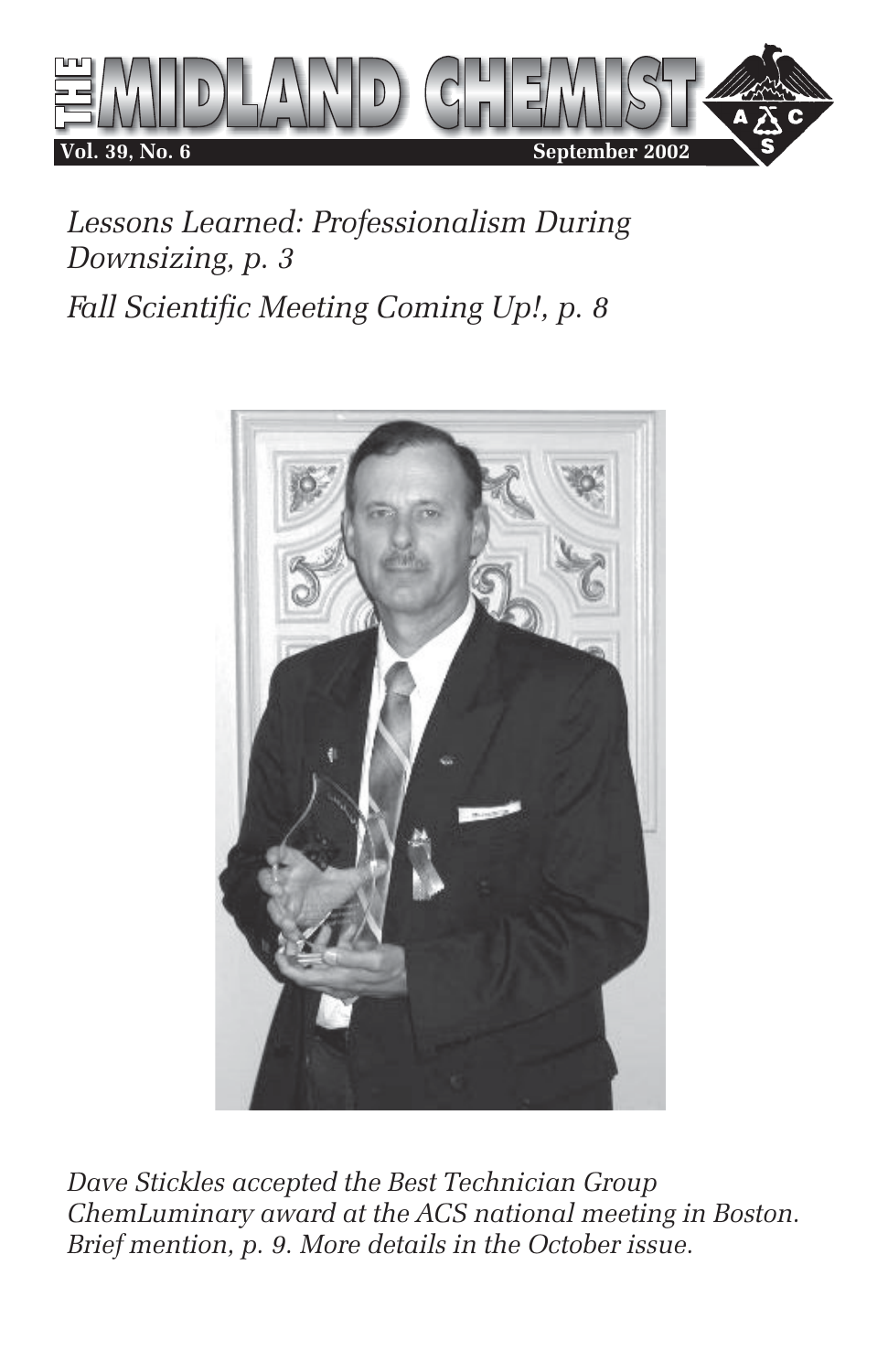

Volume 39, Number 6 September 2002

## *In This Issue ...*

| New Chemistries: Chiral High-Performance Liquid Chromatography  11 |  |
|--------------------------------------------------------------------|--|
|                                                                    |  |
| Important Dates on the ACS Midland Section Calendar  14            |  |

*The Midland Chemist* is published eight times a year by the Midland Section of the American Chemical Society.

American Chemical Society Midland Section PO Box 2695 Midland, MI 48641-2695 http://membership.acs.org/M/Midl

#### *Volunteer Staff*

| 989-832-7485                   |
|--------------------------------|
| ann.birch@editech-mi.com       |
|                                |
| Kristine Danowski  Writer      |
|                                |
| James R. Birch  Design, layout |
|                                |

Please submit all articles and photographs to the editor, Ann Birch. Instructions for article submission are on the Midland Section web site, as is contact information for other staff members. Authors can also contact Ann directly with any questions.

Neither *The Midland Chemist*, nor the Midland Section, nor the American Chemical Society assumes any responsibility for the statements and opinions advanced by contributors of or to *The Midland Chemist*.

© Copyright 2002 Midland Section of the American Chemical Society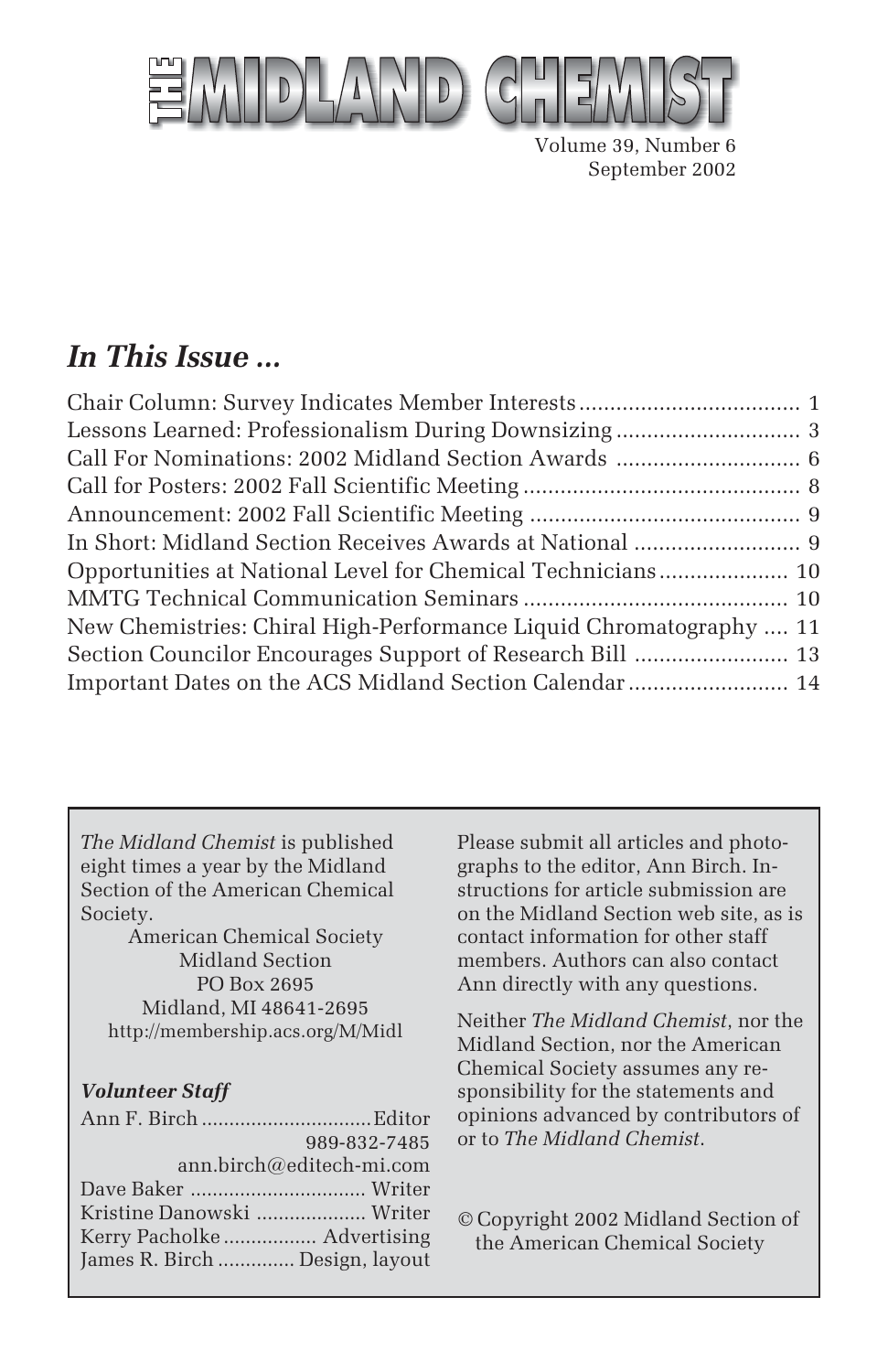## *Chair Column*

# **Survey Indicates Member Interests**

A bout now, most of us have called an end to vacation and returned to work or school or both. All is quiet from the national ACS—as I write this, the ACS meeting is going on in Boston, so not much news from there. So, instead of going into national meeting events, let me turn to some other issues.

At the August meeting of the Midland ACS Board of Directors, we were fortunate to have a look at the results of a survey completed in 1999. This was a survey of the members of the Midland Section. Do you remember this? It has been three years, but I firmly believe that the results of the



Pat Cannady, Chair ACS Midland Section

survey are still quite good. I won't go into detail here; you'll get the detail later. I just wanted to share some of the thoughts I had while I listened to Wendell Dilling review the survey.

When Wendell told us the number of surveys returned, I was quite impressed. I don't remember the total, but it was well over half the members—a clear majority had been heard from. Now, there are 800+ members of the ACS in the Midland Section, which includes Midland, Isabella, Saginaw, Gratiot, and Bay counties. Employment at the time was something like 25% percent retired, 75% working, with the largest employers being Dow, Dow Corning, Central Michigan University, Saginaw Valley State University, and Delta. People went on answering a few questions like that, but the very interesting things came later on, when people were asked questions like "Would you be willing to do volunteer work for the ACS?" While the "yes" answers weren't as few they might be to questions like "Would you like to volunteer as a tax collector?" they did clearly indicate that the majority of the people in this section of the ACS are just happy and fine and well-tuned into paying for their membership, but not much else.

I had to think about this for a while. Certainly it is true that you will have, in a group of chemists and chemical technicians, a normal range of likes and dislikes, of actives and inactives, for whichever field you present. Many people are busy with family, church, civic, and other wellplaced activities, in addition to their jobs or schooling. I'm sure you'll get all this and more some time in the future, but I just wanted to comment now, on the people who said "Hey, I've got an interest in volunteering for the ACS."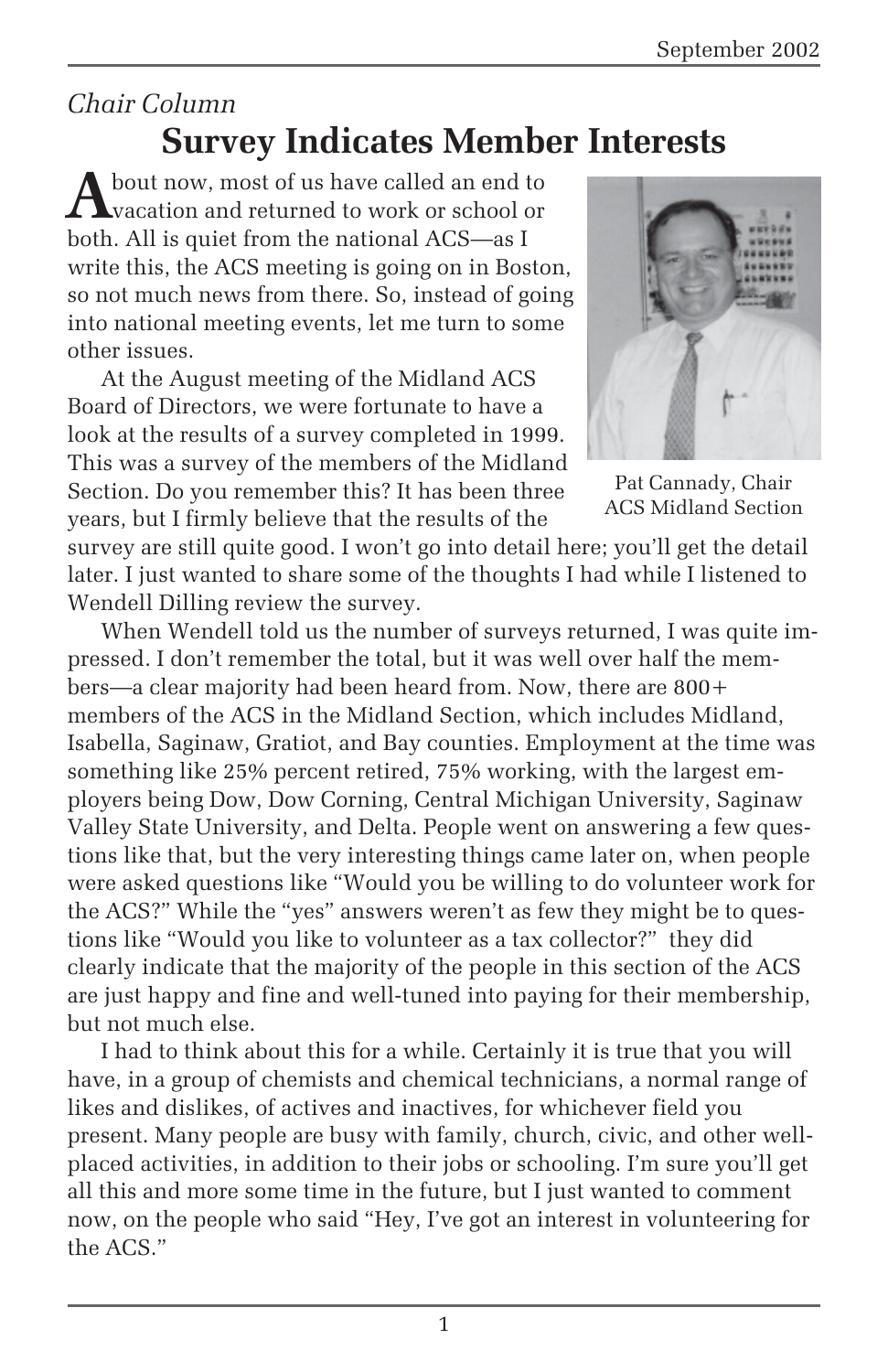#### *The Midland Chemist*

You can see news about them on the web site and in every issue of *The Midland Chemist*. If you want to do a little more, be a little more involved, the ACS is one of the places, right here in your own backyard, where you can get involved. Would you like to volunteer? If you do, and you aren't sure where you'd fit in, here's an idea. Get on the computer, and check out the site, http://membership.acs.org/M/Midl/. This is the home page of our section. Click on the part called "Leaders", and you will see the names, phone numbers, and e-mail addresses of the people involved in this year's ACS, and what they are doing. Look around here, look around the general site. If you find something that interests you, call or e-mail the person listed. If you don't find anything interesting there, call me (Pat Cannady, 989-496-6471) or e-mail me, pat.cannady@dowcorning.com, and let me know what you are interested in. And, hey, if you don't want to volunteer, that's fine, too! At least you've read this column, haven't you?

Pat Cannody

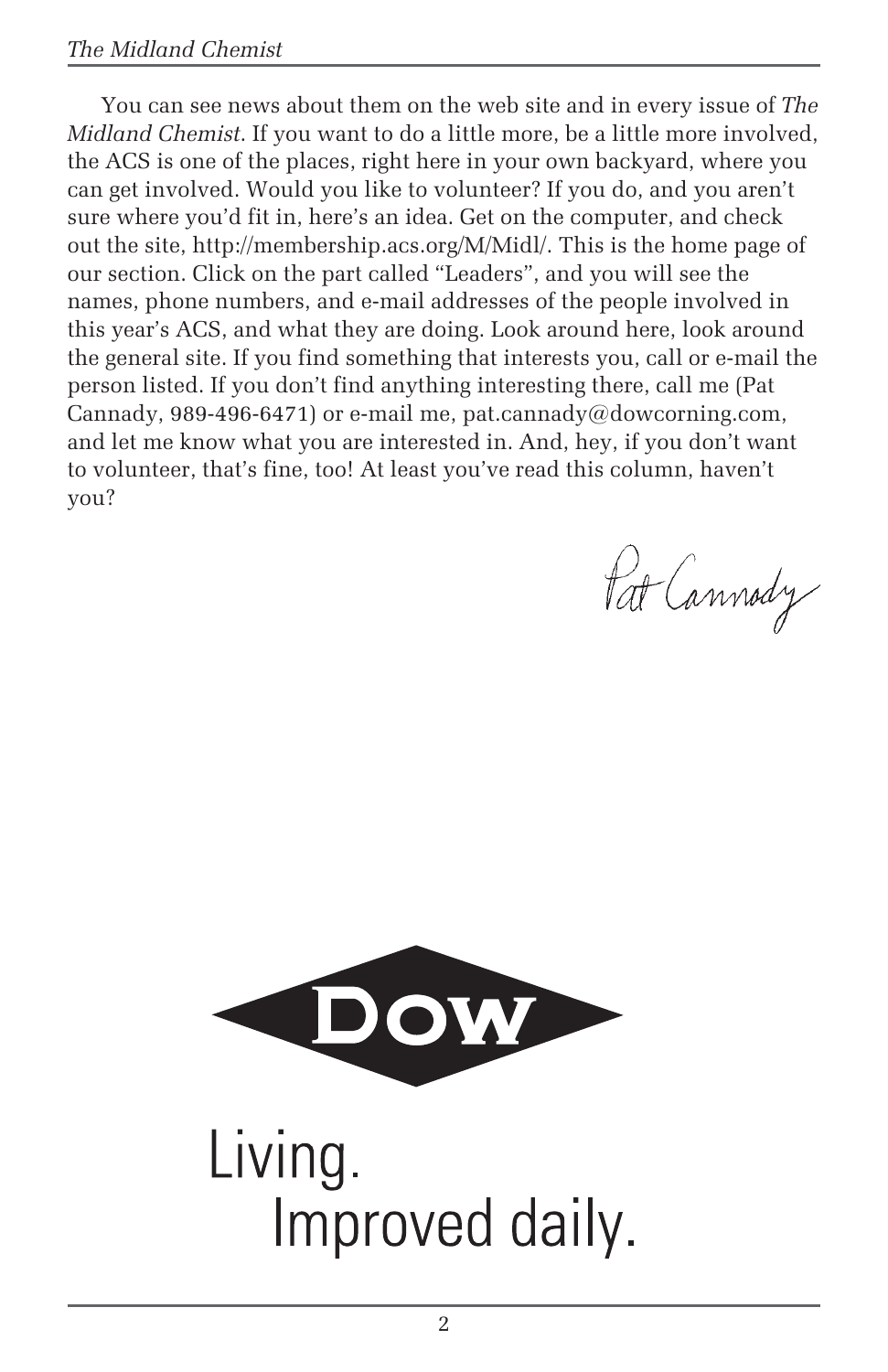## *Lessons Learned* **Professionalism During Downsizing**

*By Deb Bergstrom*

In these times, downsizing is a part of the professional life of mover or another. Most of us will experience n these times, downsizing is a part of the professional life of most work downsizing by either seeing our friends and coworkers released or by losing our own jobs.

There is significant information available on overall job market trends and how to find a new job in a tough market. There is, however, less information on how to handle professional and personal relationships between former coworkers during these emotional separations. Typically this is a challenging time—we are not always at our professional best, regardless of whether we are retained in the company or lose our jobs. There are many opportunities for missteps.

Like many these days, I have experienced downsizing from both the perspective of the retained worker and that of the released worker. Recognizing that this is a difficult and agonizing situation for all involved, there are ways to handle the situation with greater professionalism and compassion. This is a time when thoughtful action counts. In addition, the people we treat with compassion today may be in a position to help us tomorrow. Here are some thoughts on interactions between the surviving insider and the newly released outsider.

#### **If you are a surviving insider:**

- Don't be silent with friends and coworkers who were let go. Acknowledge their loss and your continuing support.
- Acknowledge your former coworker's contributions to the company. Realize that their departure was without recognition for many years of service.
- Be careful with light-hearted comments regarding increased leisure time, a long paid vacation, greater freedom, etc. Most do not choose to be in this situation.
- Offer your name as a reference to acknowledge your continuing belief in their capabilities, which may be in doubt under the circumstances.
- Offer to provide key contact information, phone numbers, and e-mail addresses which may have been lost during the abrupt transition.
- Offer new contact information, introductions to others, and job tips, if available. This is greatly appreciated.
- Don't be afraid to indicate that the organization has moved on after their departure. They need to move on too. Don't discuss how and why things happened. It is irrelevant.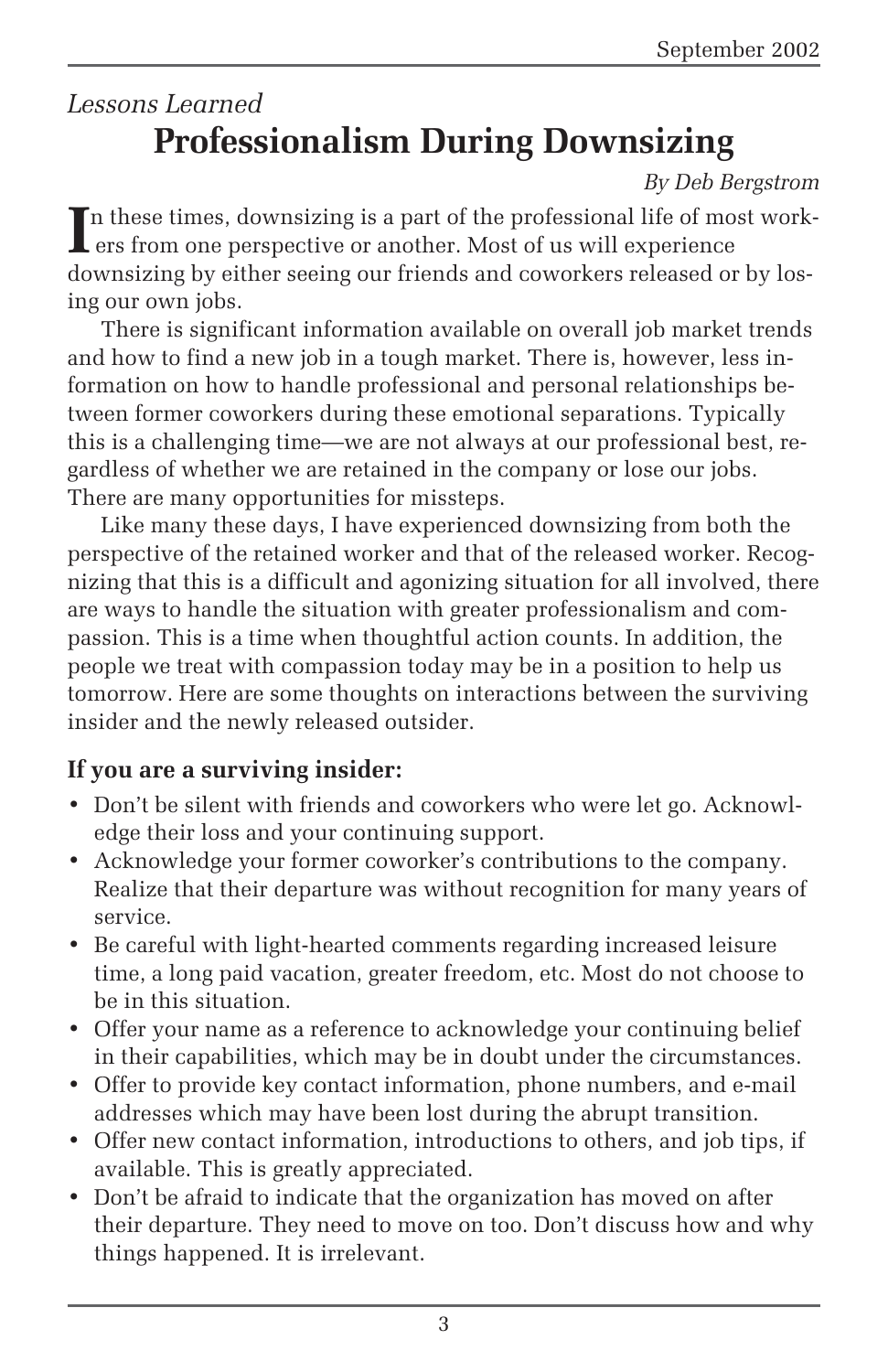- Meet with people when they are ready. They need to know you are OK too. Don't be afraid to make the first contact.
- Recognize and be open about the changes in the basis of your professional or personal relationships resulting from the lack of future shared work experiences.
- Do not offer key company information to new outsiders, but recognize their need to know how former coworkers are doing personally.
- Expect former coworkers to feel some anger at the organization or specific individuals. Don't read these as an indictment of anyone in particular.
- Understand that some new outsiders may need to completely separate and will desire no further interaction.
- Don't expect the outsider to do any further work for the company unless it has been contracted with them upon their departure.

### **If you are a new outsider:**

- Recognize that your coworkers remaining inside are in a chaotic situation resulting from reductions. They are picking up the slack and feeling their own loss.
- Understand that the organization will go on without you. Don't expect inside information about what happened, why and what is going on now. Don't ask. Don't probe.
- State your understanding of the change in the basis of your professional relationships with former coworkers in an open and matter-offact way.
- When you are ready, contact your former coworkers and friends to let them know you are OK and moving on. Focus on the future, not the past.
- If you have angry feelings, don't vent them on surviving insiders or their spouses. They need to reestablish belief in the changed organization.
- As quickly as possible, transition to standard professional courtesies when dealing with former coworkers, as you would associates of any separate organization.
- Express your appreciation for offers to help, job tips, and contact information from your coworkers in a sincere and professional way.
- Understand that your former coworkers may be feeling a sense of insecurity resulting from downsizing. Don't feed it with your own negativism.
- If you have strong feelings regarding individuals closely connected to your own release, avoid contact until you can handle it or have put it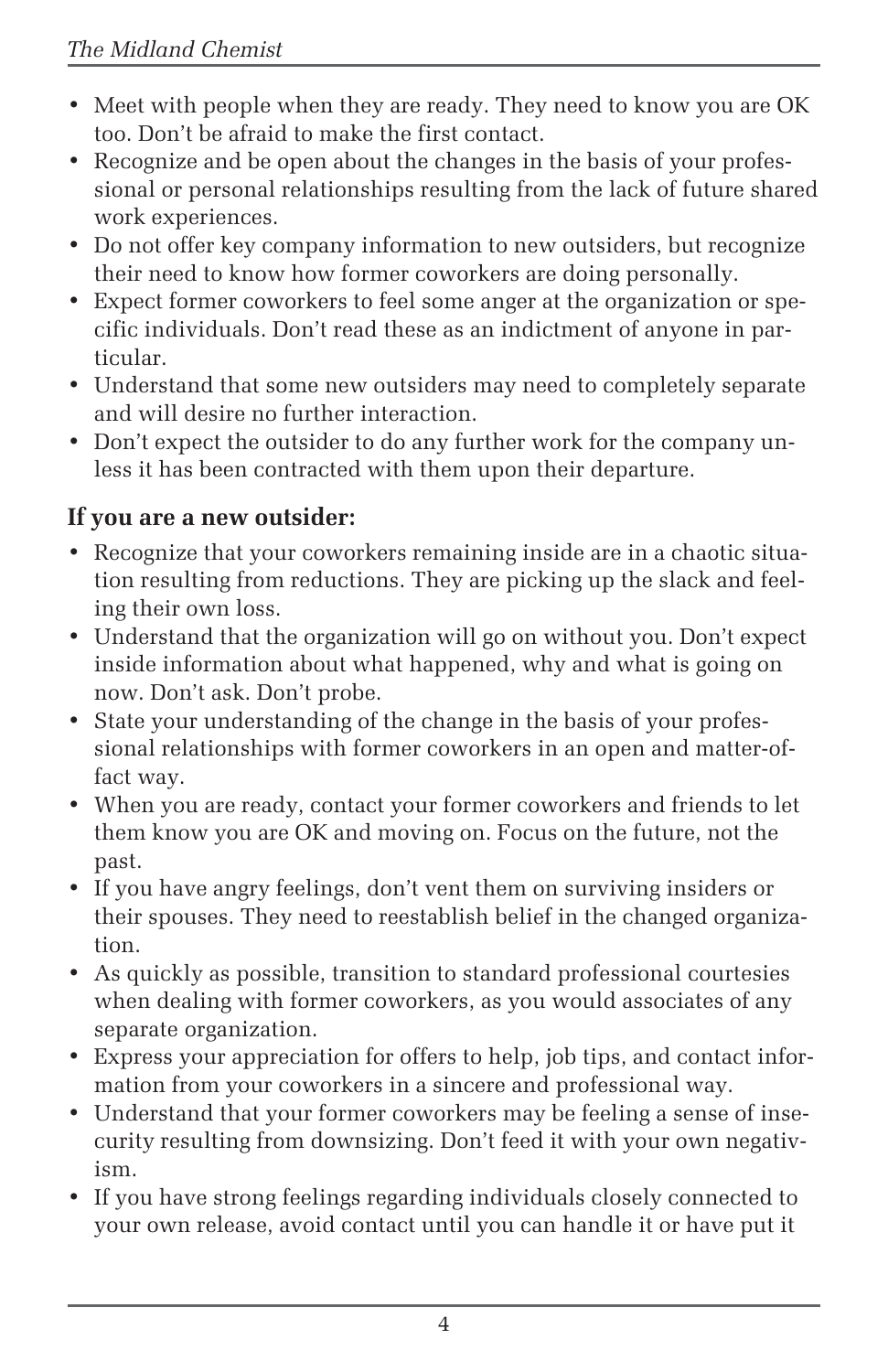behind you.

- Recognize that certain surviving insiders may consider you a liability to their own future and may choose to reduce further contact.
- Sustain your broader external professional network by informing collaborators, suppliers, and consultants, etc., of your changed situation as soon as possible.
- Understand that those who made the decisions and carried out the reductions have also probably suffered through a very difficult time.

Overall, with a little thoughtful consideration, this difficult transition can be made with greater professionalism, kindness, and common sense. This helps everyone to move on more quickly and put it behind them.

*[Editor's Note: In August, Deb accepted a position with Dendritic Nanotechnologies Limited in Mount Pleasant, where she will be taking a leadership role in technology development and commercialization.]*

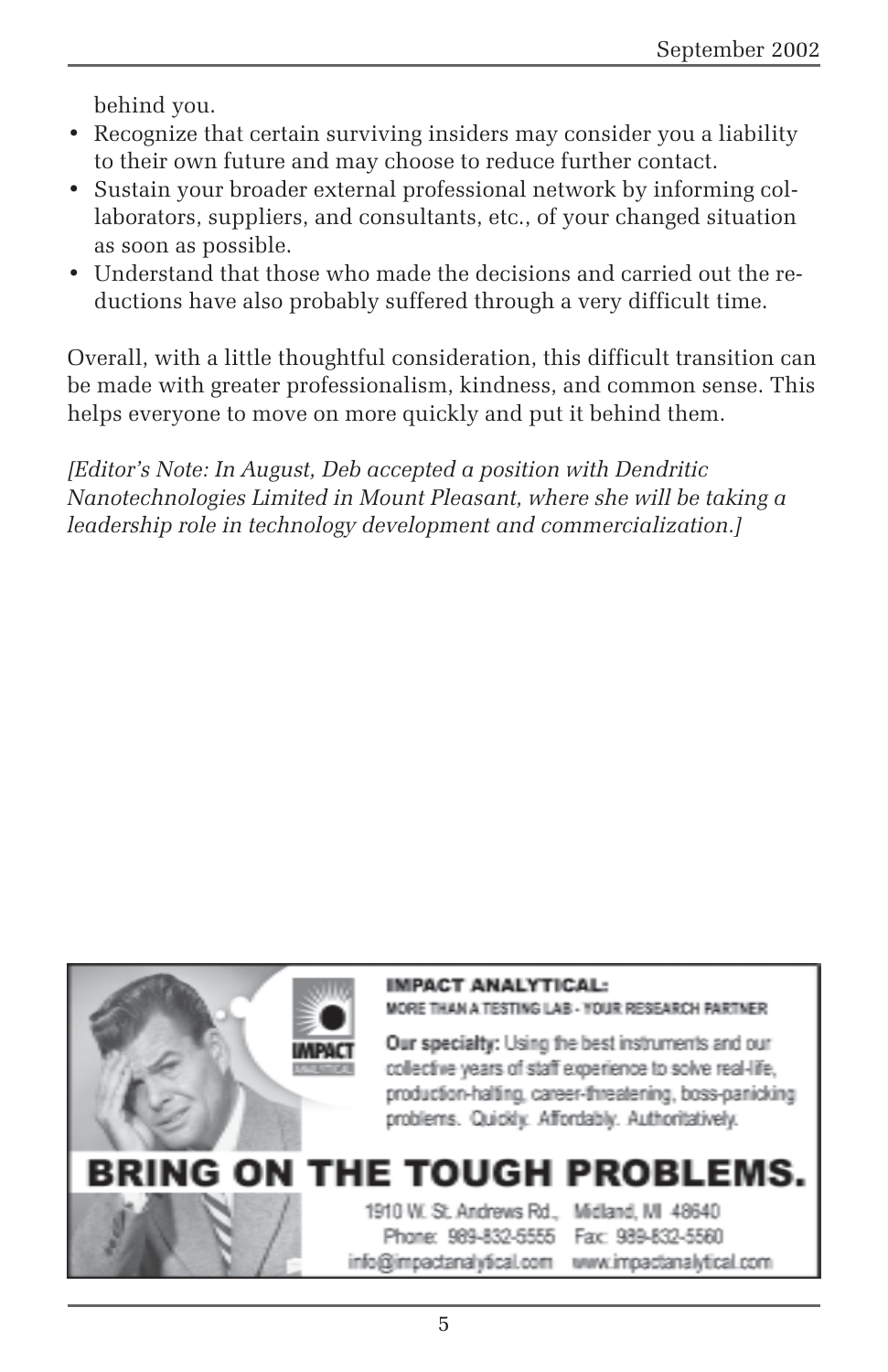# *Call For Nominations* **2002 Midland Section Awards**

### **Outstanding Achievement and Promotion of the Chemical Sciences**

Each year the Midland Section honors an individual residing within the Section's geographical area who has demonstrated outstanding achievement and promotion of the chemical sciences. This award recognizes dedication and service to the chemical profession. The recipient need not be an ACS member. Nominations should include a biographical sketch, list of pertinent publications, evidence of professional growth and involvement, and letters of support from colleagues. Previous recipients of this award are:

| 1976 | Turner Alfrey, Jr.   | 1989 | Do Ik Lee          |
|------|----------------------|------|--------------------|
| 1977 | Etcyl H. Blair       | 1990 | Joseph E. Dunbar   |
| 1978 | David C. Young       | 1991 | Thomas H. Lane     |
| 1979 | Vernon A. Stenger    | 1992 | Donald A. Tomalia  |
| 1980 | Daniel R. Stull      | 1993 | Dale J. Meier      |
| 1981 | Bob A. Howell        | 1994 | Philip T. Delassus |
| 1982 | Wendell L. Dilling   | 1995 | Duane B. Priddy    |
| 1983 | Donald R. Weyenberg  | 1996 | Hans G. Elias      |
| 1984 | Edwin P. Plueddemann | 1997 | Ludo K. Frevel     |
| 1985 | Raymond P. Boyer     | 1998 | Patrick B. Smith   |
| 1986 | Stanley P. Klesney   | 1999 | David E. Henton    |
| 1987 | Warren B. Crummett   | 2000 | Steven J. Martin   |
| 1988 | A. Lee Smith         | 2001 | Edwin C. Steiner   |

### **Outstanding Service to the American Chemical Society**

The Section sponsors an annual award to recognize outstanding service to the Midland Section of the ACS. This award recognizes achievement in the promotion of the goals of ACS. Nominees shall be members of the Midland Section. Nominations should include a biographical sketch, a history of service to the Midland Section, and supporting letters from fellow ACS members. Previous recipients are:

| 1989 David C. Young     |      | 1996 Fran K. Voci                |
|-------------------------|------|----------------------------------|
| 1990 Linneaus C. Dorman |      | 1997 Thomas H. Lane              |
| 1991 Donald R. Petersen |      | 1998 Vicky S. Cobb               |
| 1992 Wendell L. Dilling |      | 1999 Theodore E. Tabor           |
| 1993 Bob A. Howell      |      | 2000 Peter and Patricia Dreyfuss |
| 1994 Eldon L. Graham    | 2001 | George W. Eastland, Jr.          |
| 1995 Gretchen S. Kohl   |      |                                  |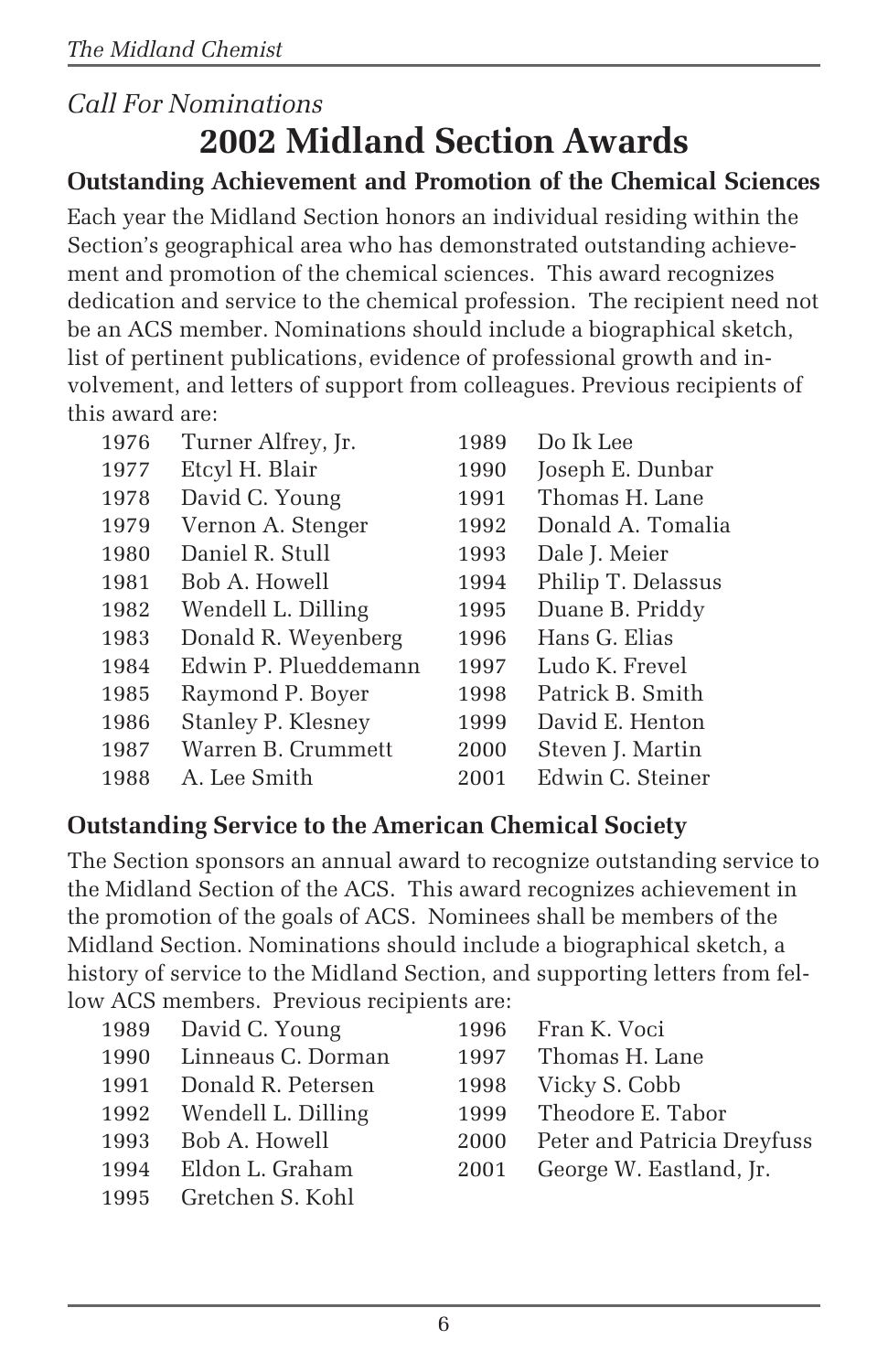#### **Outstanding Chemical Technician**

The Section presents an annual Outstanding Chemical Technician Award to an individual who has demonstrated an extremely high degree of professionalism as a chemical technician. The ACS defines a chemical technician as a person whose training includes successful completion of a two-year post-high school level chemistry curriculum leading to an Associates Degree, or the equivalent course work in a Baccalaureate program, or the equivalent knowledge gained by experience. The primary work of a chemical technician is conducting experimentation and/or correlating information to help solve chemical problems and/or discover new chemical knowledge. Criteria used to judge the award include job skills, safety, teamwork, leadership, publications and presentations, reliability, communication skills, and additional professional and community activities. Nominees must have worked for five years as a chemical technician. Chemical technicians do not need to be a TECH Division Affiliate or ACS member to be eligible for this award. Nominations should include a biographical sketch and supporting letters that address each of the criteria above.

Previous recipients are:

| 1997         | Connie J. Murph                                                                                                                                                                                                                                                                                                                                             |
|--------------|-------------------------------------------------------------------------------------------------------------------------------------------------------------------------------------------------------------------------------------------------------------------------------------------------------------------------------------------------------------|
| $\sqrt{200}$ | $\mathcal{D}$ $\mathcal{D}$ $\mathcal{D}$ $\mathcal{D}$ $\mathcal{D}$ $\mathcal{D}$ $\mathcal{D}$ $\mathcal{D}$ $\mathcal{D}$ $\mathcal{D}$ $\mathcal{D}$ $\mathcal{D}$ $\mathcal{D}$ $\mathcal{D}$ $\mathcal{D}$ $\mathcal{D}$ $\mathcal{D}$ $\mathcal{D}$ $\mathcal{D}$ $\mathcal{D}$ $\mathcal{D}$ $\mathcal{D}$ $\mathcal{D}$ $\mathcal{D}$ $\mathcal{$ |

1997 Nurt A. Bell 1998 David Stickles 2001 Gordon R. Roof

1999 Ronald L. Good

Nominations for all three awards are invited. The deadline for receipt of nominations and all supporting materials is September 13, 2002. Nominations should be sent to:

Philip J. Squattrito

Department of Chemistry

Central Michigan University

Mt. Pleasant MI 48859

Fax (989-774-3883) or electronic nominations are also welcome. If you have questions or need additional information, please contact Phil at 989-774-4407 or p.squattrito@cmich.edu. Nominators should provide their address and phone number in case the committee needs to contact them. The Awards Committee encourages all section members to nominate deserving colleagues and appreciates your efforts in helping these individuals receive recognition for their efforts. We look forward to hearing from you!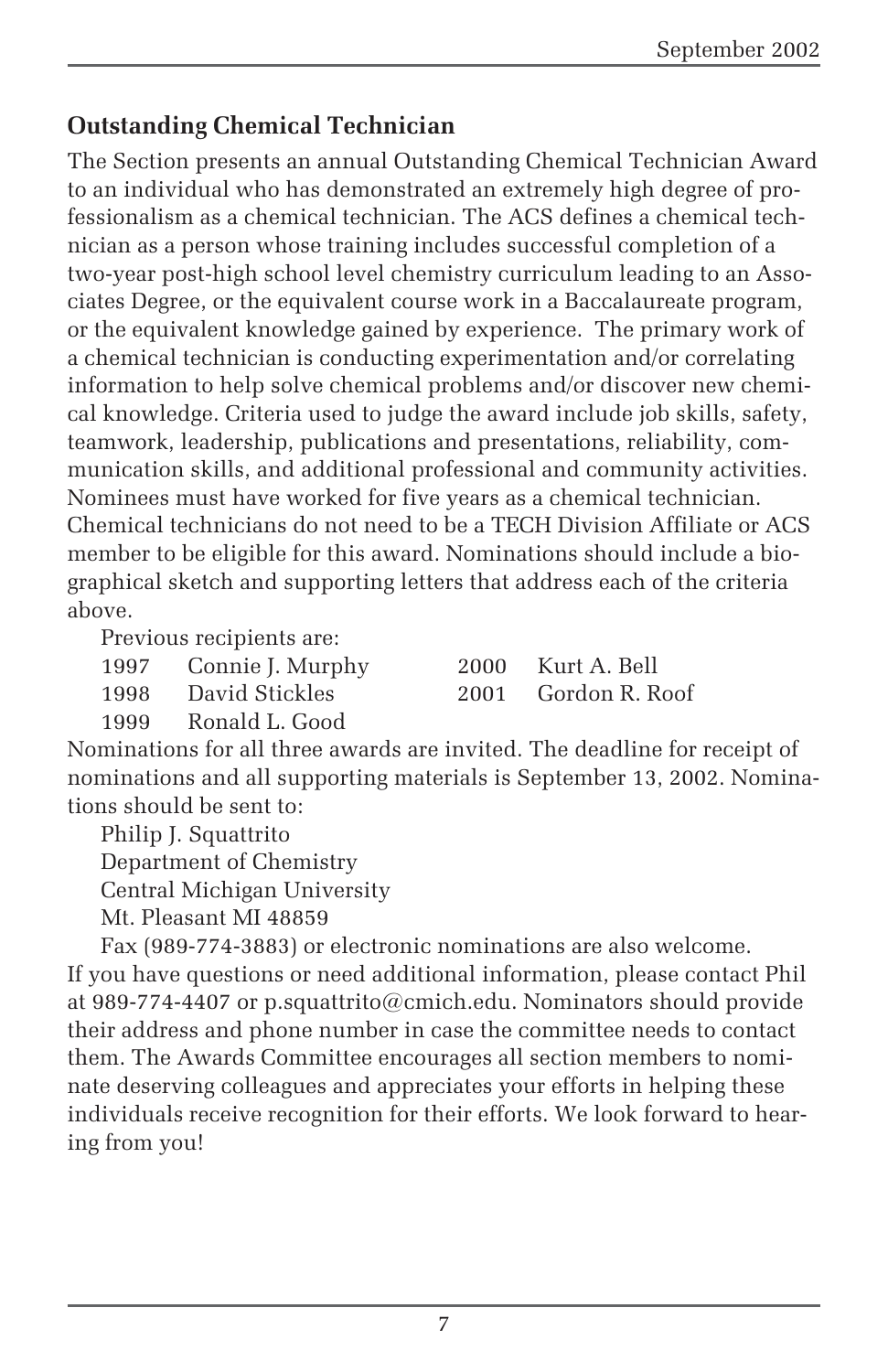### *Call for Posters*

# **2002 Fall Scientific Meeting**

#### **ACS Midland Section**

**Please consider presenting a poster at the Fall Scientific Meeting. Ab**stracts are being accepted now through **September 13th**. Abstracts must be e-mailed to:

| Dr. David S. Karpovich          | 989-790-4349             |
|---------------------------------|--------------------------|
| Department of Chemistry         | fax 989-790-2717         |
| Saginaw Valley State University | dsk@svsu.edu             |
| or                              |                          |
| Dr. Dale LeCaptain              | 989-774-3993             |
| Department of Chemistry         | dale.lecaptain@cmich.edu |
| Central Michigan University     |                          |

For additional information check out the local section website: http:// membership.acs.org/m/midl/. An example of the abstract format is depicted and described below.

#### **Instructions for Preparing Abstracts for the Fall Scientific Meeting of the Midland Section of the American Chemical Society**

John Doe and Joe Smith, Department of Chemistry, Saginaw Valley State University, University Center, MI 48410

Begin typing your abstract here. Use Microsoft Word (IBM or Mac) or WordPerfect(IBM or Mac) to create your files. Limit abstracts to one per file. Use Times font, 12 point size. Single space your work and double space between paragraphs. Do not use any indentations. **Bold** the title only. Body copy of the text should be typed in normal type. Use superscripts, subscripts, and correct symbols where appropriate. Use *italic* only when required. All copy should be typed flush left. Do not center or justify your type. Use a four and one half inch wide line. Each abstract is limited to a maximum of a 4-line title and 1300 characters in the body of the abstract. The information should appear in the following order: title, author list with complete address; presenter underlined; one blank line between title and abstract. Electronic submissions are required and the e-mail address of the submitter will be the contact person unless otherwise noted.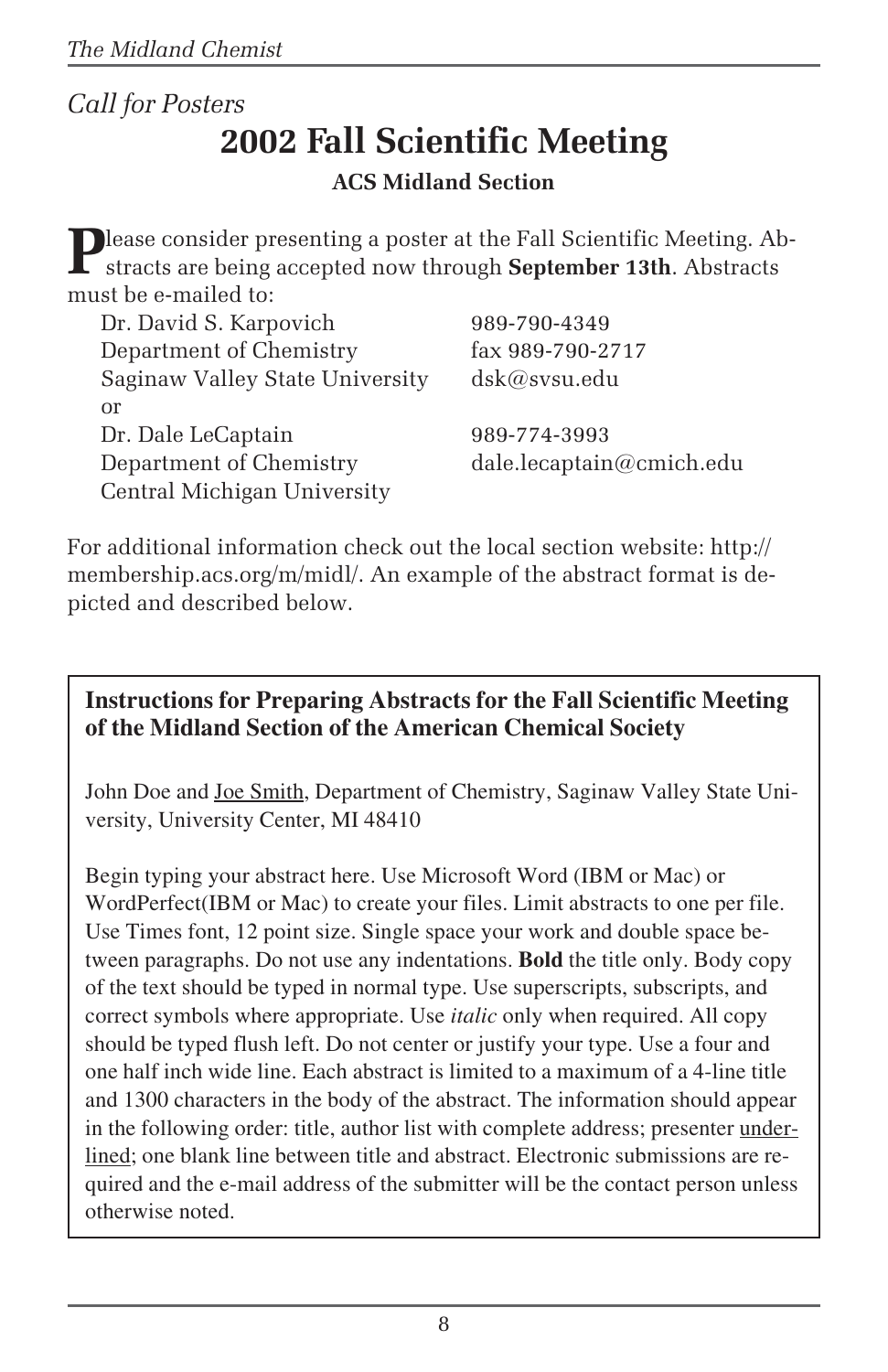#### *Announcement*

# **2002 Fall Scientific Meeting**

#### **ACS Midland Section**

**Date:** Friday, October 11, 2002 **Time:** 12:00 p.m. to 5:00 p.m. **Location:** Employee Development Center at The Dow Chemical Company

The 2002 Fall Scientific Meeting will feature poster sessions and a ven-<br>dor exhibition. Lunch will be provided. Following the meeting there will be a pizza social at Frick's beginning at 5:00 p.m. Look for more information in the October issue of *The Midland Chemist* and on the Midland Section web site: http://membership.acs.org/M/Midl/ FSM2002HOME.html

### **Schedule**

| Registration, lunch, posters, exhibition  12:00 - 2:00 p.m. |  |
|-------------------------------------------------------------|--|
|                                                             |  |
|                                                             |  |
|                                                             |  |
|                                                             |  |
|                                                             |  |
|                                                             |  |

## *In Short*

# **Midland Section Receives Awards at National**

**The Midland Section received four awards at the national meeting in** August. Briefly, awards were received for the Minority Affairs Committee, Polymer Innovation, Best Technician Group, and Outstanding Medium-Large Section. The Technicians Division won a best division award. Watch for the October issue of *The Midland Chemist* for more stories and photos.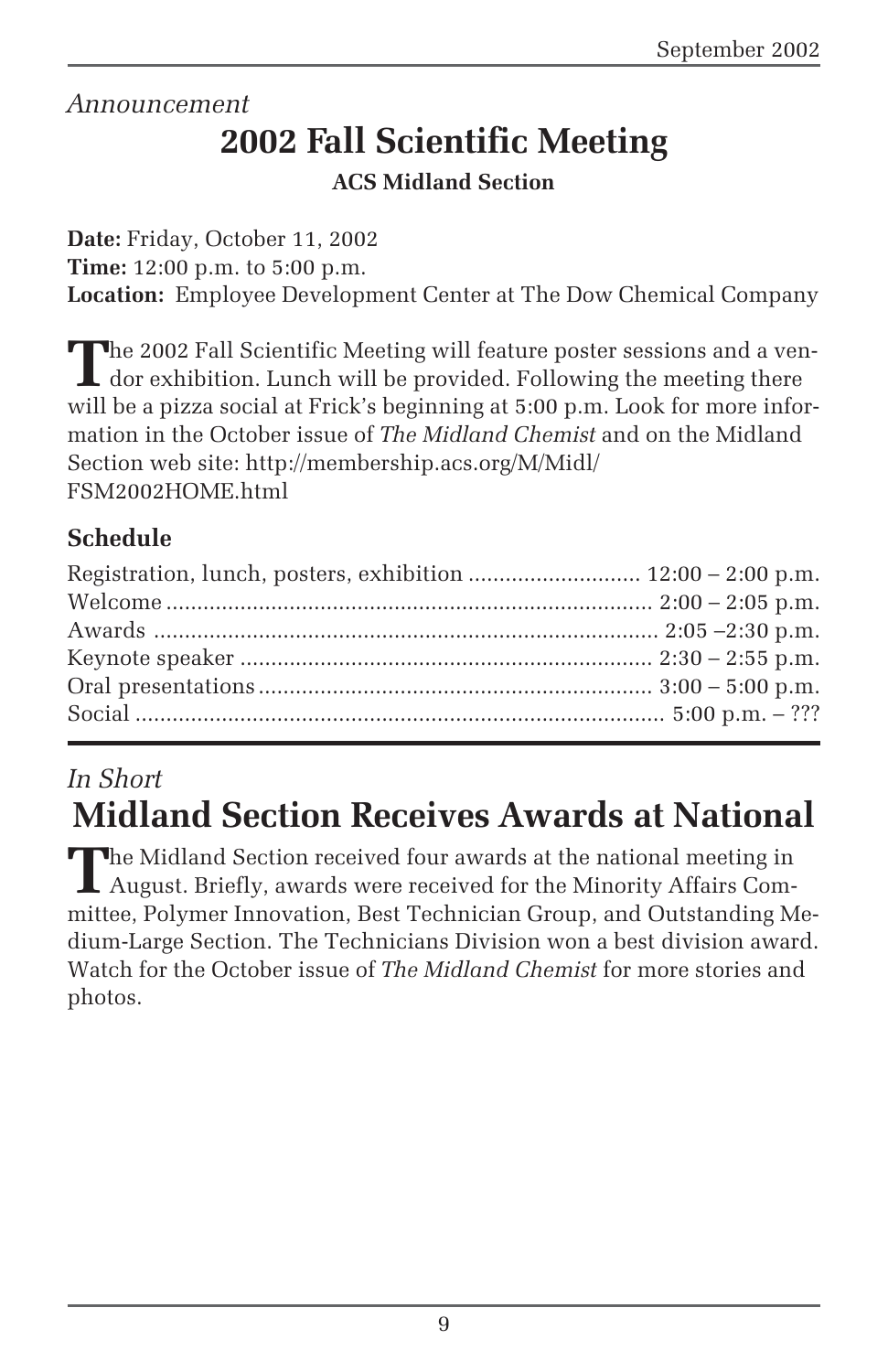# **Opportunities at National Level for Chemical Technicians**

*By Janet Smith*

The Division of Chemical Technicians, Inc., is announcing several<br>opportunities at national ACS meetings for chemical technicians. http://members.aol.com/ACSDoCT/techhome.htm

### **Call for Papers**

For more information on presenting papers, contact the session chair for the meeting listed below. The TECH division is scheduling for the following meetings in order to give presenters more time to obtain company support and prepare for their presentations.

• New Orleans, LA, March 23-26, 2003, 225<sup>th</sup> Meeting *(Abstract deadline*) *Nov. 2002)* Michael Miller, Dow Automotive, 3200 Kanawha Turnpike, South Charleston, WV 25303, 304-747-4623, millemjl@dow.com

### **Session Chairs**

Several positions for session chair are open for the following meetings:

Fall 2003, New York, NY

Spring 2004, Anaheim, CA

Fall 2004, Philadelphia, PA

No experience is necessary! If you are interested in chairing a technical session/symposium at a national meeting, please contact Illene Henson at Hensonef@dow.com or call 304-747-4061.

# **MMTG Technical Communication Seminars**

#### **Using Microsoft® Word for Technical Writing: Things Your Mother Never Told You**

#### *October 16*

Many researchers spend as much, or more, time formatting their reports than writing them. With figures that won't behave, numbers that won't line up, and multimegabyte files that crash computers, researchers are becoming increasingly frustrated with the writing process.

This lunchtime seminar shows how to use MS Word to organize a technical report. It also gives guidelines on inserting tables and figures and keeping electronic file size to a reasonable level. MS Word features that make report writing more efficient will be demonstrated. RSVP by October 4 to Amy Betz at albetz@dow.com or call 989-636-9549.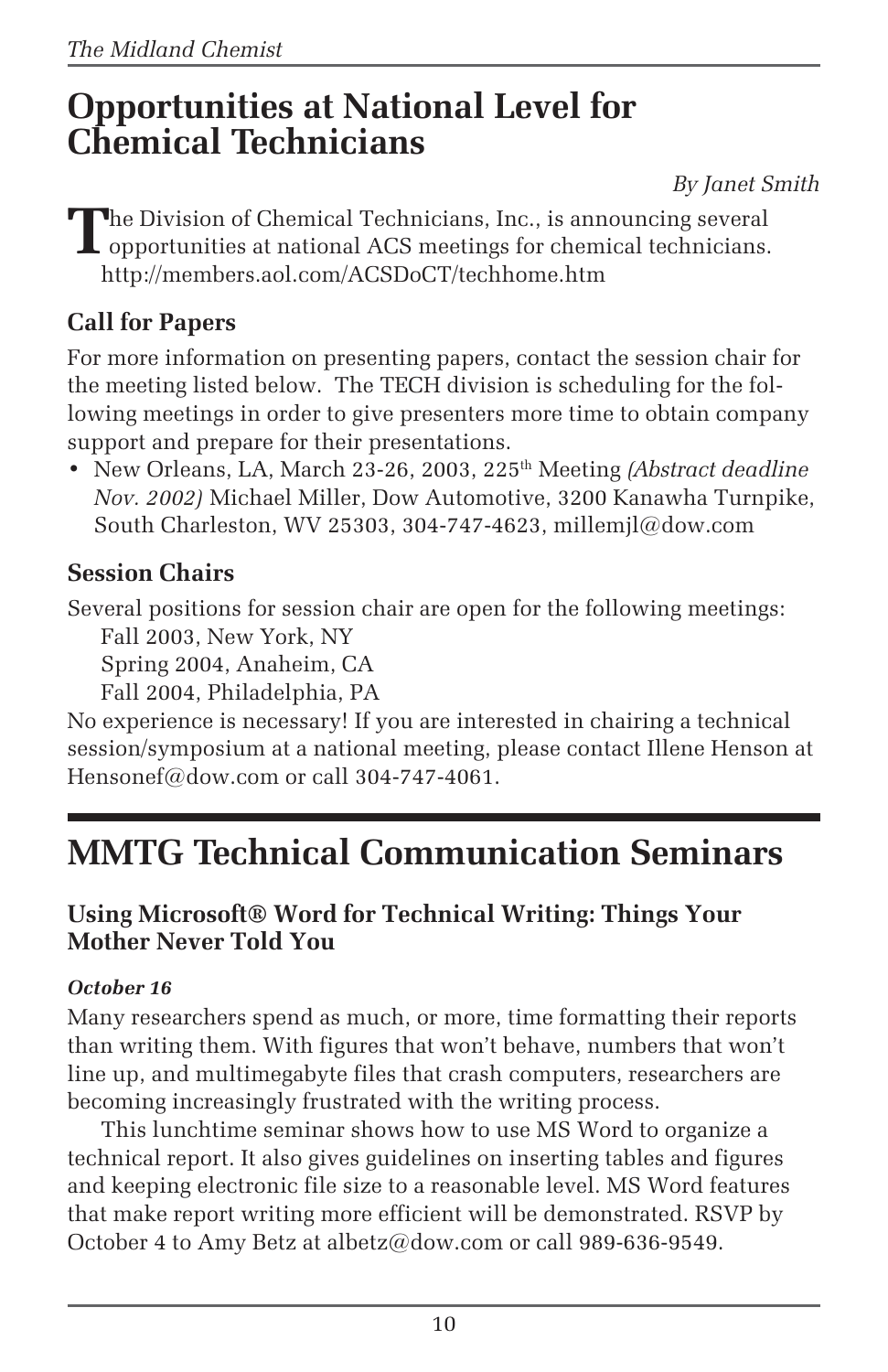## *New Chemistries* **Chiral High-Performance Liquid Chromatography**

#### *by Kristine Danowski*

In the past decade, developments in the pharmaceutical, food, and agrichemical industries have increased the demand for enantion the past decade, developments in the pharmaceutical, food, and merically pure substances. Individual enantiomers interact differently with biological systems, thus economic incentive and regulatory requirements direct the replacement of racemic products with the desired single enantiomer. Synthesizing chiral compounds frequently produces racemic mixtures unless a chemist uses enantiomerically pure reagents, but even an asymmetric synthesis can produce an unacceptable quantity of both enantiomers. Separating a racemic mixture during or after conventional synthesis is an alternative. The goal of an enantiomeric separation is to selectively retain more of one enantiomer than the other. One separation method, from preparative to production scale, is chiral chromatography.

High-performance liquid chromatography (HPLC) is often the most convenient chromatographic method. HPLC commonly uses a chiral selector, either a polymer or a small molecule, as the stationary phase and a racemic or achiral mobile phase containing the enantiomers to be separated. Both synthetic and naturally occurring chiral polymers, such as polyacrylates, proteins, and polysaccharides, can function as the stationary phase. Small-molecule stationary phases include metal ion complexes, crown ethers, cyclodextrins, chiral molecules, and macrocyclic glycopeptides. Generally, polymers such as proteins often contain more than one chiral binding site. Each binding site may have more affinity for one enantiomer than for another. Small molecules exhibit preferential interaction with one of a pair of enantiomers; this preference need not be very large. However, for both polymers and small molecules, the actual separation mechanisms are frequently quite complex.

A schematic of a chiral stationary phase is depicted below (adapted from Subramanian):



The most common solid support is porous silica beads. They provide high efficiency, but their surface silanol groups may contribute to nonse-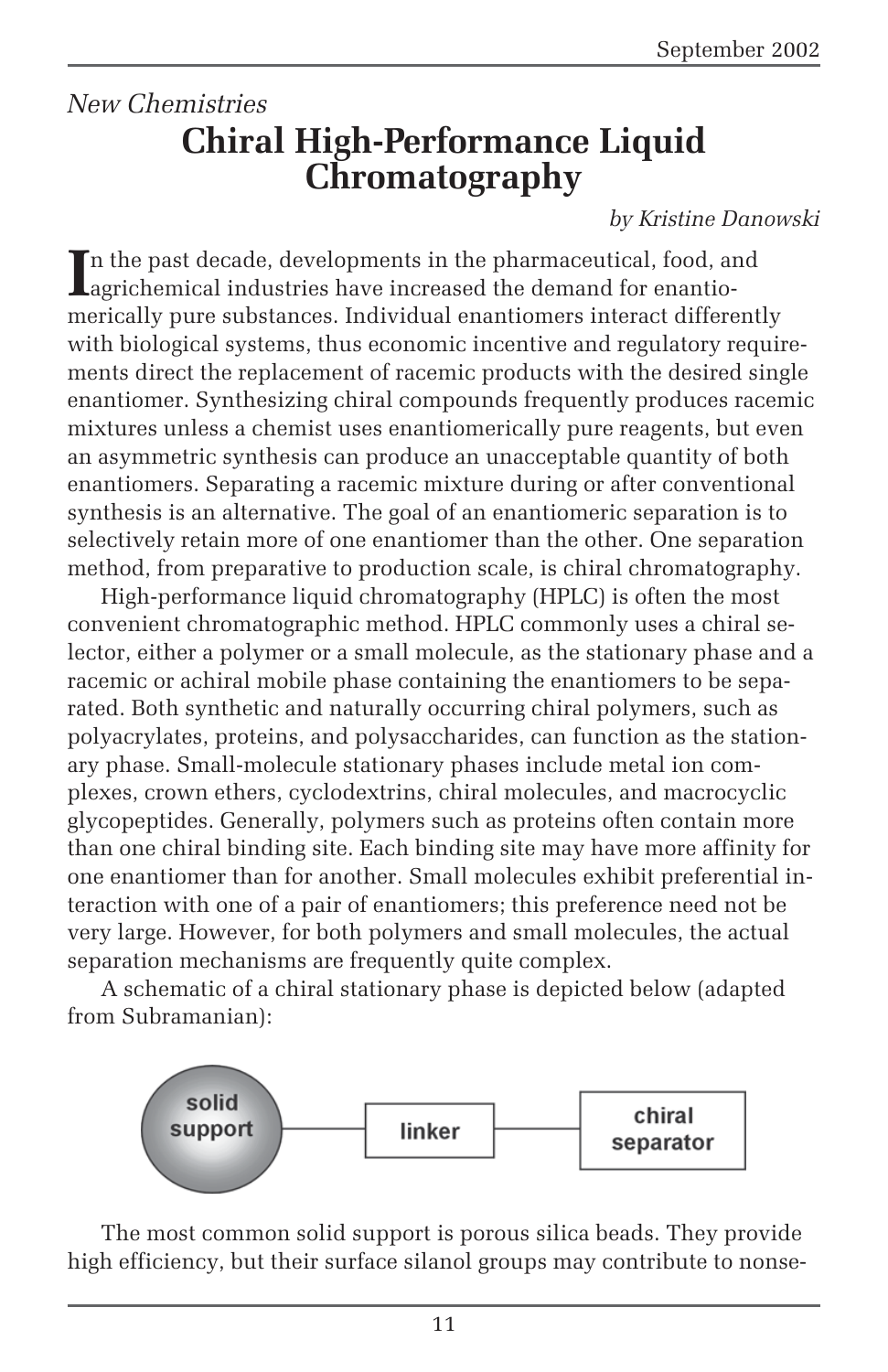#### *The Midland Chemist*

lective interactions with the enantiomers to be separated. Another solid support is molecularly imprinted polymers. These supports can be custom-made for specific enantiomers, thus providing very high selectivity.

The most important part of the stationary phase is, of course, the chiral selector. Whichever type of selector is used, it must selectively interact with one of a pair of enantiomers to achieve a good separation. Proposed mechanisms of chiral recognition have been based on Dalgliesh's three-point interaction. According to this model, three simultaneously operating interactions between an enantiomer and the stationary phase are required for chiral separation, one of which must be stereochemically dependent. These interactions can be coordination to transition metals, charge transfer (p-p interaction), hydrogen bonding, hydrophobic interaction, steric interaction, and inclusion phenomena. The illustration below shows Dalgliesh's model (adapted from Allenmark).



A chiral mobile phase with an achiral stationary phase can also separate enantiomers using HPLC. For example, an enantiomer in the mobile phase may adsorb strongly onto an achiral stationary phase and convert it to a chiral stationary phase. On the other hand, an enantiomer in the mobile phase may not adsorb on an achiral stationary phase, but rather to another component of the mobile phase. In this case, enantiomer separation is achieved by a normal LC diastereomer separation. Most separations lie between these two examples. Mechanisms of interaction include metal complexation, interaction with uncharged chiral mobile phase additives, and ion pairing.

There are other methods that can be used for separating enantiomers, for example, membranes, crystallization, capillary electrophoresis, gas chromatography, and supercritical fluid chromatography.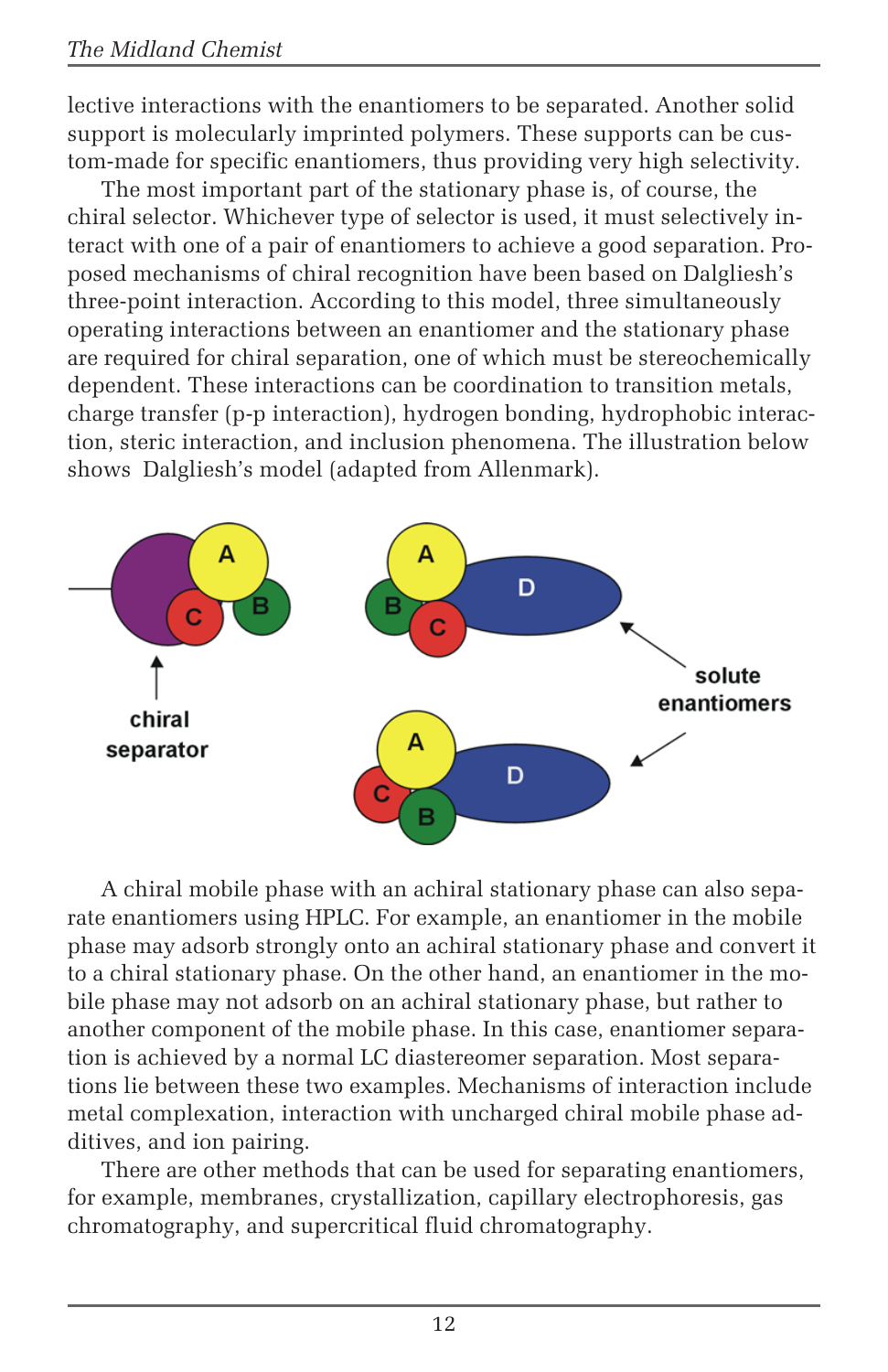#### **Further Reading**

Allenmark, S. *Chromatographic Enantioseparation: Methods and Applications.* Second Edition. New York: Ellis Horwood, 1991.

Dalgliesh, C. *J. Chem. Soc.* 1952, 137.

Subramanian, G, ed. *Chiral Separation Techniques: A Practical Approach.* Second Edition*.* Weinheim, Federal Republic of Germany: Wiley-VCH, 2001.

Ward, TJ. Chiral separations. *Anal. Chem.* 2002, 74, 2863.

# **Section Councilor Encourages Support of Research Bill**

*By Bob Howell*

*[Editor's Note: The letter below was sent on August 29 to Representative Dave Camp and signed by Midland Section Councilor Bob Howell.]*

**I** respectfully urge you to co-sponsor Rep. Judy Biggert's (R-IL) biparti-<br>n san

 bill, the Energy & Science Research Investment Act of 2002 (H.R. 5270). H.R. 5270 reauthorizes the Department of Energy's Office of Science until fiscal year 2006 and ensures better coordination and advice on scientific issues at DOE. More specifically, H.R. 5270 recommends increasing the Office of Science budget to \$5.3 billion by fiscal year 2006, up from \$3.2 billion in FY 2002.

As a chemistry educator and professional chemist, I am acutely aware of the need to increase federal funding for the support of research in the physical sciences.The well-being of our nation and our citizens depend upon it. This is particularly the case in the area of alternative energy sources. Funding for DOE R&D programs needs to be dramatically improved.

I appreciate your continued support for science and research and would urge that you cosponsor HR 5270 as part of this support.